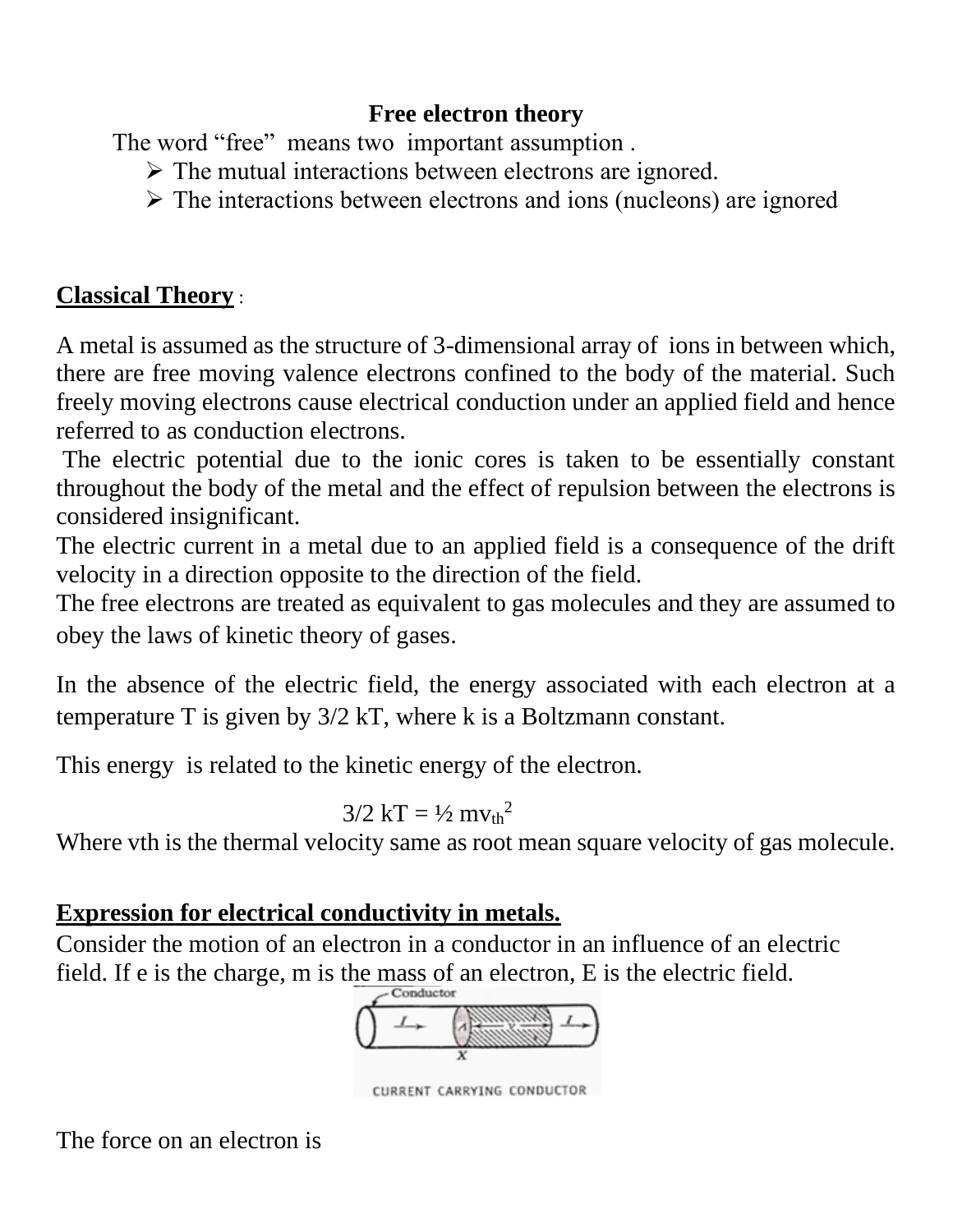Also from Newton's laws of motion  $F = ma$ 

$$
\Rightarrow \text{ ma} = eE
$$
  
\n
$$
\Rightarrow \text{ a} = \frac{eE}{m}
$$
  
\n
$$
\Rightarrow \frac{dv}{dt} = a = \frac{eE}{m}
$$
  
\n
$$
\Rightarrow dv = \frac{eE}{m} dt
$$
  
\n
$$
\Rightarrow \int dv = \frac{eE}{m} \text{ [dt]}
$$
  
\n
$$
\Rightarrow \text{ V} = \frac{eE}{m} t + c
$$
  
\nif t \rightarrow 0 \text{ then } v \rightarrow 0;  
\n
$$
\therefore c = 0
$$
  
\n
$$
\therefore \text{ V} = \frac{eE}{m} t
$$

 $F = eE$ 

If the time of traverse is taken to be collision time ' $\tau$ ' and 'v' is taken as average velocity  $\langle v \rangle$  $\therefore$  Average velocity  $\langle v \rangle = \frac{eE}{m} \tau$ 

According to Ohm's Law  $J = \sigma E$ ; where 'J' is the current density.

But  $J = \frac{I}{A}$  Where 'I' is the current and

'A' is the area of cross section of the conductor

Therefore 
$$
\sigma = \frac{I}{EA}
$$

Velocity = distance travelled by electron in unit time  $= v$ 

 $\therefore$  Volume sweep in unit time = A v

Let  $e =$  the charge on the electron

 $'n' =$  the number of electron per unit volume

 $\therefore$  nAV = the number of electron per unit time crossing the given point

 $\therefore$  Then quantity of the charge crossing the given point in the conductor per unit time  $=$  $I = A$  vne

$$
\sigma = \frac{I}{EA} = \frac{nevA}{EA} = \frac{nev}{E} = \frac{neeE\tau}{E m} = ne^2 \tau / m
$$

### **Basic Terms** :

- a) *Drift velocity (*v*d)*: The velocity of electrons in the steady state in an applied electric field is called drift velocity.
- b) *Relaxation time (*τ *<sup>r</sup>)*: From the instant of sudden disappearance of an electric field across a metal, the average velocity of the conduction electrons decays exponentially to zero, and the time required in this process for the average velocity to reduce to (1/e) times its value is known as Relaxation time.
- c) *Mean free path (*λ*)*: The average distance travelled by the conduction electrons between successive collisions with lattice ions.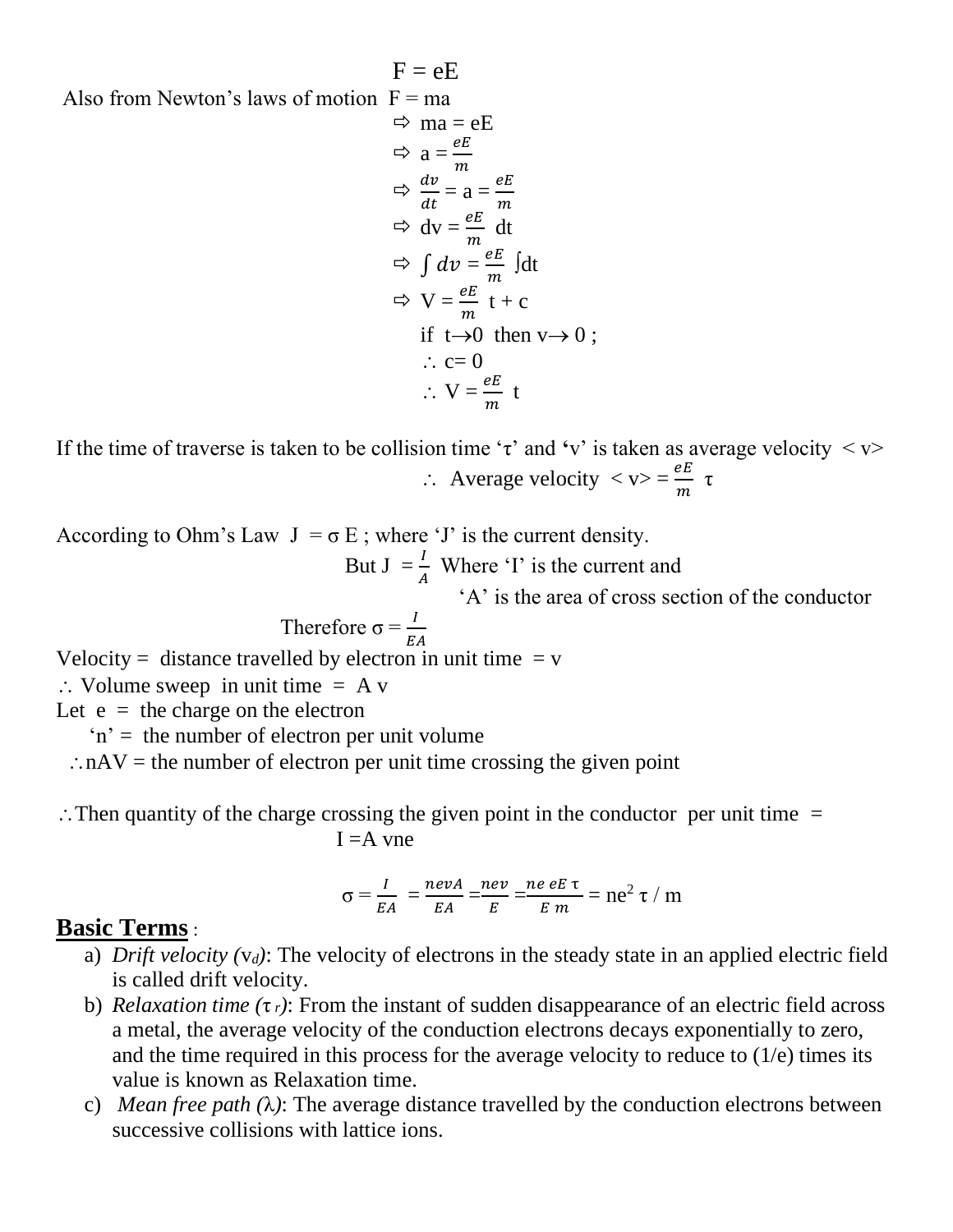d) *Mean collision time (τ)*: The average time that elapses between two consecutive collisions of an electron with the lattice points is called mean collision time.

$$
\tau = \lambda / \mathrm{v}
$$

where ' $\lambda$ ' is the mean free path,

 $v \approx v_{th}$  is velocity same as combined effect of thermal & drift velocities.

#### **Failure of classical free electron theory :**

Electrical and thermal conductivities can be explained from classical free electron theory.but it fails to account the facts such as specific heat, temperature dependence of conductivity and dependence of electrical conductivity on electron concentration.

**Specific heat:** The molar specific heat of a gas at constant volume is  $C = \frac{3}{2}R$ 

As per the classical free electron theory, free electrons in a metal are expected to behave just as gas molecules.

Thus the above equation holds good equally well for the free electrons also.

But experimentally it was found that, the contribution to the specific heat of a metal by its conduction electrons =  $C_v=10^{-4} RT$ 

which is for lower than the expected value.

On the other hand , according to the free electron theory the specific heat is independent of temperature whereas experimentally specific heat is proportional to temperature.

#### **Temperature dependence of electrical conductivity:**

Experimentally, electrical conductivity  $\sigma$  is inversely proportional to the temperature T. σexp α 1/T

According to the assumptions of classical free electron theory  
\n
$$
3/2 kT = \frac{1}{2} m v_{th}^{2}
$$
\n
$$
\Rightarrow v_{th}^{2} = \frac{3KT}{m}
$$
\n
$$
\Rightarrow v_{th} = \sqrt{\frac{3KT}{m}}
$$
\n
$$
\Rightarrow v_{th} \propto \sqrt{T}
$$

The mean collision time ' $\tau$ ' is inversely proportional to the thermal velocity.

$$
\tau \alpha \frac{1}{v_{th}}
$$
  
\n
$$
\alpha \frac{1}{\sqrt{T}}
$$
  
\nBut  $\sigma = ne^2 \tau / m$   
\n
$$
\therefore \sigma \alpha \tau
$$
  
\n
$$
\Rightarrow \sigma \alpha \tau
$$
  
\n
$$
\Rightarrow \sigma \alpha \frac{1}{\sqrt{T}}
$$

 $\therefore$  the experimental value is not agreeing with the theory.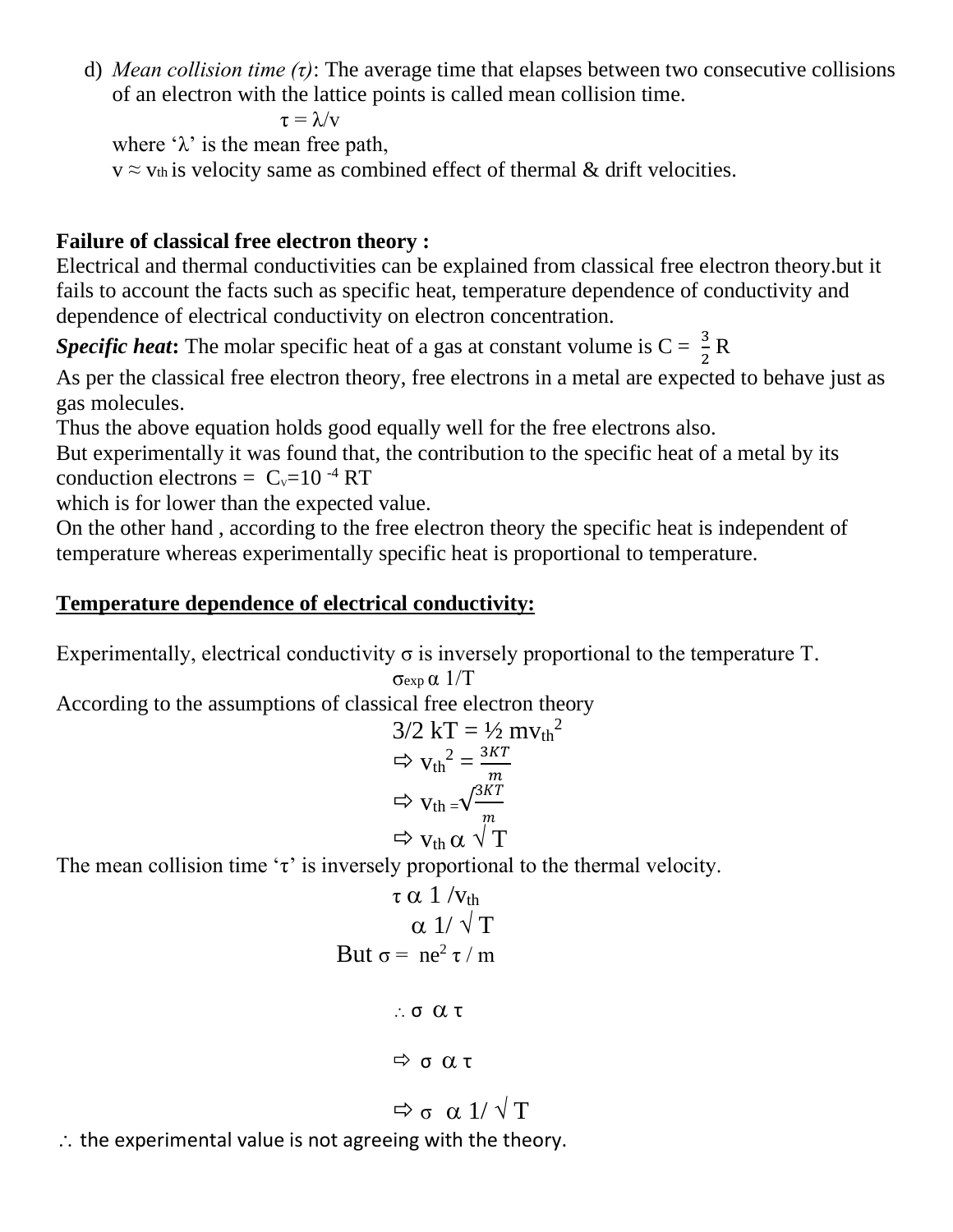#### **Dependence of electrical conductivity on electron concentration:**

According to the Free electron theory

$$
\sigma = \frac{I}{EA} = \frac{nevA}{EA} = \frac{nev}{E} = \frac{neeE\tau}{E m} = ne^2 \tau / m
$$
  
:.  $\sigma \alpha n$ 

But experimental value is not agreeing with the theory.let us take an example of zinc and cadmium which are divalent metals. Their electrical conductivities are  $1.09\times10^7/\Omega$ m and  $0.15$ x10<sup>7</sup>/ $\Omega$ m. These are much lesser than that of monovalent metals copper and silver. The values of which are 5.88x10<sup>7</sup>/Ωm and 6.3x10<sup>7</sup>/Ωm respectively. The electron concentrations for zinc and cadmium are  $13.1\times10^{28}/\text{m}$  and  $9.28\times10^{28}/\text{m}$  which are much higher than that for copper and silver, the values of which are  $8.45 \times 10^{28}$ /m<sub>3</sub> and  $5.85 \times 10^{28}$ /m<sub>3</sub> respectively. Hence the classical free electron theory fails to explain the dependence of σ on electron concentration.

### **Quantum free electron theory**

The following assumptions of classical free electron theory holds good in quantum free electron theory also.

- $\checkmark$  The electrons travel with a constant potential inside the metal but confined within its boundaries.
- $\checkmark$  The attraction between the electrons and the lattice ions and the repulsion between the electrons themselves are ignored.

The following assumptions are introduced in quantum free electron theory

- $\checkmark$  The energy values of the conduction electrons are quantized.
- $\checkmark$  The allowed energy values are realized in terms of a set of energy values.
- $\checkmark$  The distribution of electrons in the various allowed energy levels occur as per Pauli's exclusion principle.

# **Fermi energy level**

According to the Quantum theory quantization leads to discrete energy levels. The electrons are distributed among these energy levels according to Pauli's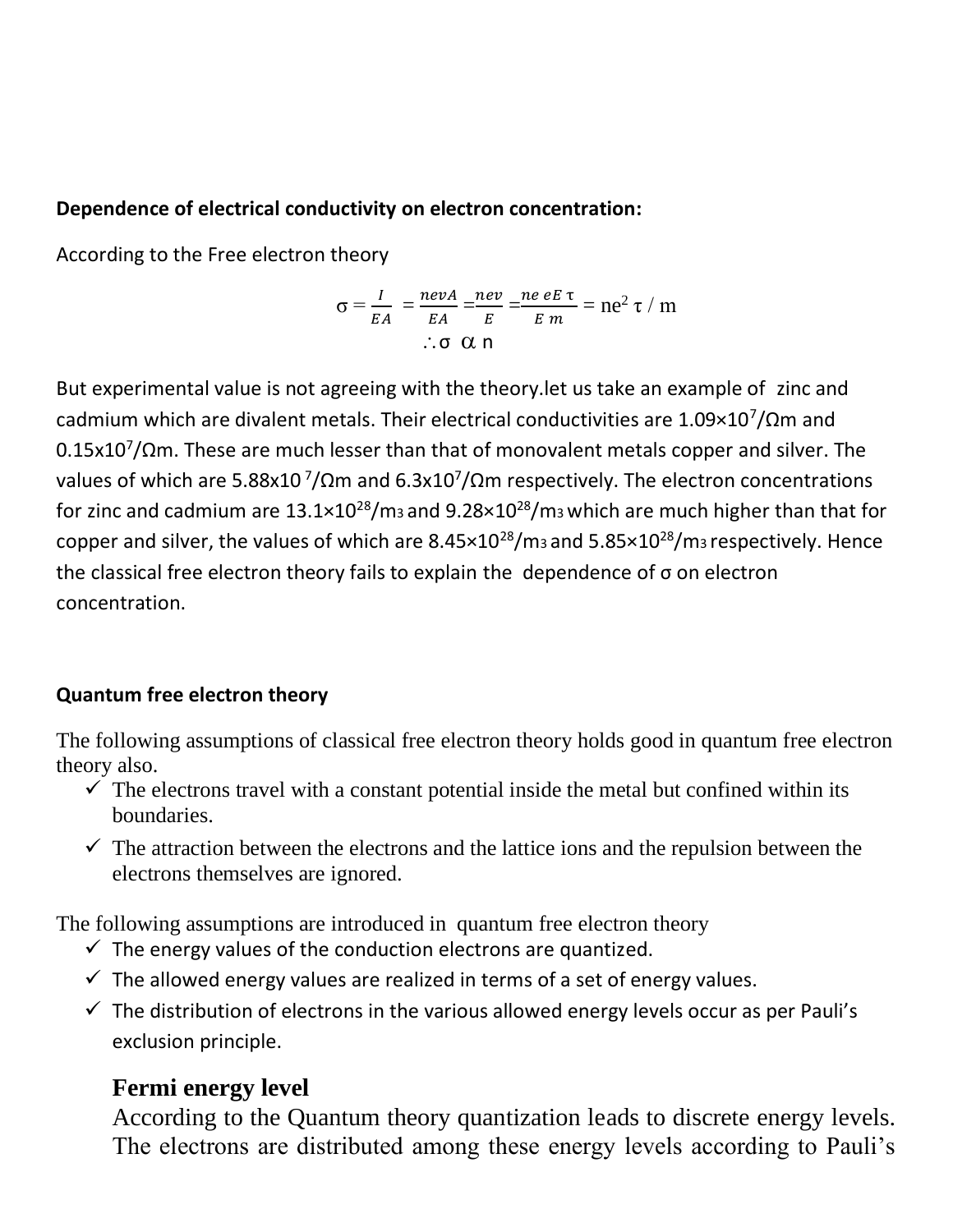exclusions principle i.e., it allows a maximum number of two electrons with spins in opposite directions in any energy level. The pair of electrons, one with sign up and the other with spin down occupy the lowest energy level. The next pair occupies the next level. This process goes on until all the electrons in the metal occupy their position.

The highest energy level that can be occupied by an electron at 0 K is called Fermi energy level. It is denoted by  $E$ .

When the metal is not under the influence of an external field, all the levels above the Fermi energy level are empty; those lying below are completely filled.



## **Fermi – Dirac Distribution:**

✓

The electrons in the energy levels which are below the Fermi level cannot absorb the energy above absolute zero temperature. When the material is at a temperature higher than OK, it receives thermal energy from surroundings so, electrons are thermally excited. As a result, they move into the higher energy levels which are unoccupied at OK. Though the excitations are random, the distributions of electrons in various energy levels will be systematically governed by a statistical function at the steady state.

The occupation obeys a specified statistical distribution. This distribution is called Fermi – Dirac distribution law.

According to this distribution law, the probability F(E) that a given energy state E is occupied at a temperature T is given by

$$
f(E) = 1/e^{(E-Ef)/KT} + 1
$$

Here  $f(E)$  is called Fermi – Dirac probability function.

It indicates that the fraction of all energy state (E) occupied under thermal equilibrium 'K' is Boltzmann constant.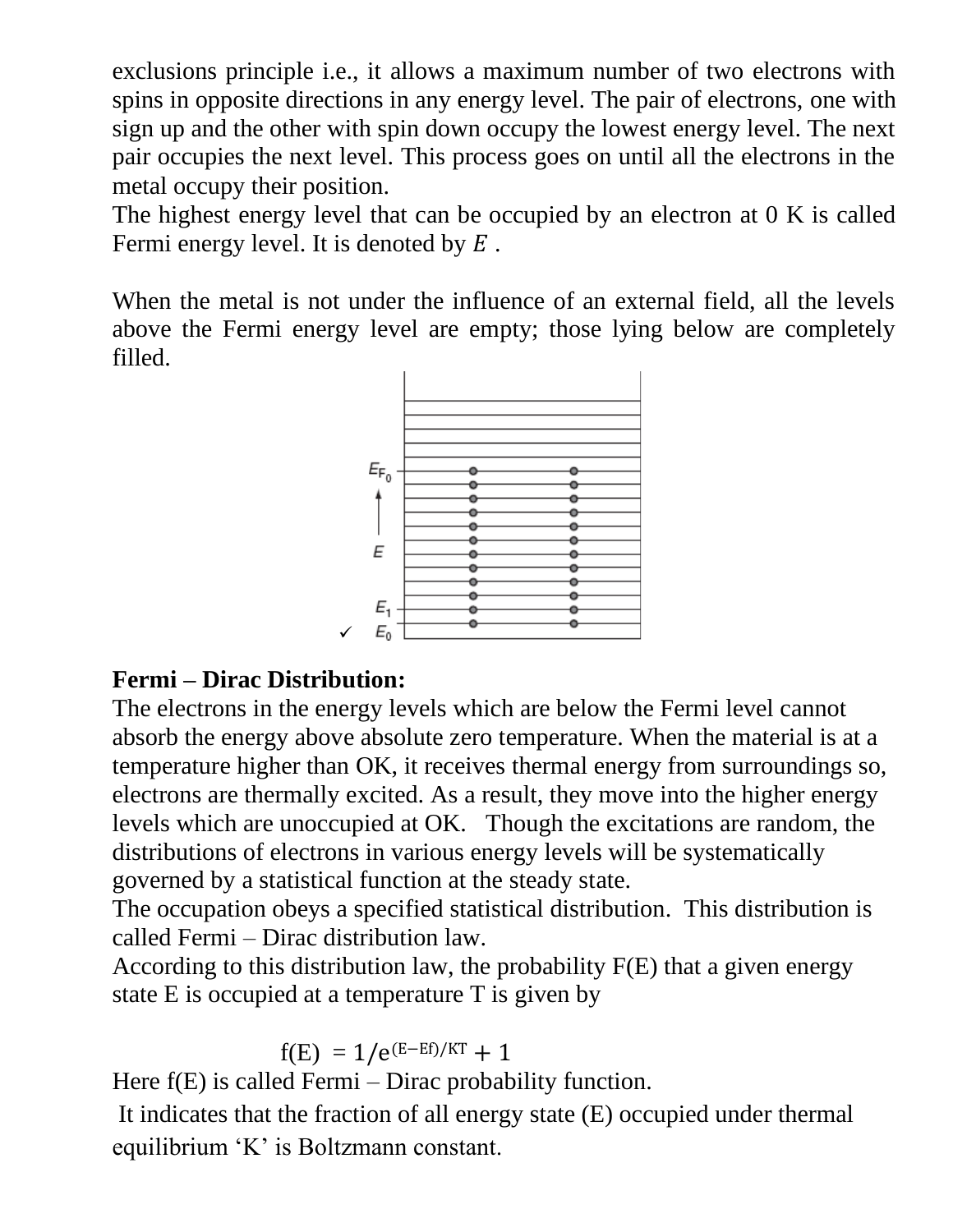f(E) is called the fermi factor.

Fermi factor is the probability of occupation of a given energy state for a material in thermal equilibrium.

At  $T = 0K$ , the nature of F D Statistics is

$$
f(E) = \frac{1}{1 + \exp[(E - E_F)/K_B \times 0]} = 1 \text{ for } E < E_F
$$

$$
= 0 \text{ for } E > E_F
$$

At T > 0K, the nature of F D Statistics is  
\n
$$
f(E) = \frac{1}{1 + \exp(E - E_F)/K_B T} < 1 \text{ for } E < E_F
$$
\n
$$
> 0 \text{ for } E > E_F
$$
\n
$$
= \frac{1}{2} \text{ for } E = E_F
$$

The dependence of Fermi factor on temperature and energy is as shown in the figure.



Success of Quantum free electron theory

### **Density of states.**

There are large numbers of allowed energy levels for electrons in solid materials. A group of energy levels close to each other is called as energy band. Each energy band is spread over a few electron-volt energy ranges. In 1mm<sup>3</sup> volume of the material, there will be a more than a thousand billion permitted energy levels in an energy range of few electron-volts.

therefore, the energy values appear to be virtually continuous over a band spread.

To represent it technically , it is stated as density of energy levels.

The dependence of density of energy levels on the energy is denoted by  $g(E)$ . The graph shows variation of g(E) versus E.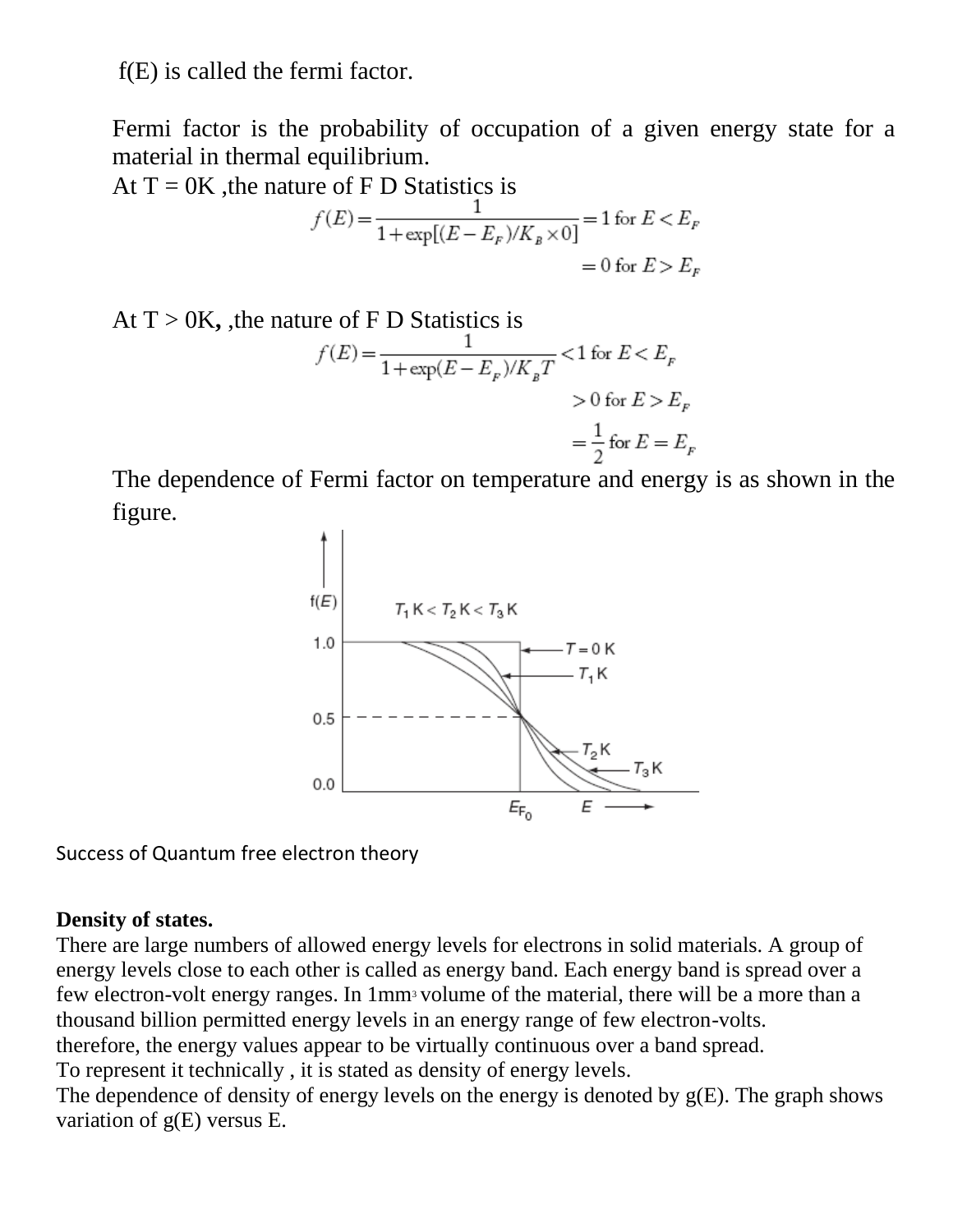

#### DENSITY OF STATES

It is called density of states function. It is the number of allowed energy levels per unit energy interval in the band associated with material of unit volume. In an energy band as E changes g(E) also changes.

### **Success of quantum free electron theory**

Quantum free electron theory has successfully explained following observed experimental facts where as the classical free electron theory failed.

*1. Specific heat:* According to classical free electron theory all the conduction electron are capable of observing the heat energy as per Maxwell Boltzmann statistics which results in large value of specific heat.

According to quantum free electron theory, it is only those electron that are occupying energy levels close to , which are capable of observing the heat energy to get excited to higher energy levels .

Hence only a small percentage of the conduction electrons are capable of receiving the thermal energy input, thus the specific heat value becomes very small for the metal.

According to quantum free electron theory, it can be shown

$$
C_v = \frac{2K}{E}
$$
 RTwhere E = E<sub>F</sub> = 5 eV (say)  

$$
\therefore \frac{2K}{E} = 10^{-4}
$$
  

$$
\therefore C_v = 10^{-4}
$$
 RT which is close to experimental value.

### *2.* **Temperature depends on electrical conductivity**.

Electrical conductivity  $\sigma$  is proportional to  $\frac{1}{T}$  but not  $1/\sqrt{T}$  which is as follows:

Electrical conductivity  $\sigma = ne^2 \tau / m^*$ Where m<sup>\*</sup> is called effective mass of an electron.

According to quantum free electron theory  $\tau = \lambda / V_F$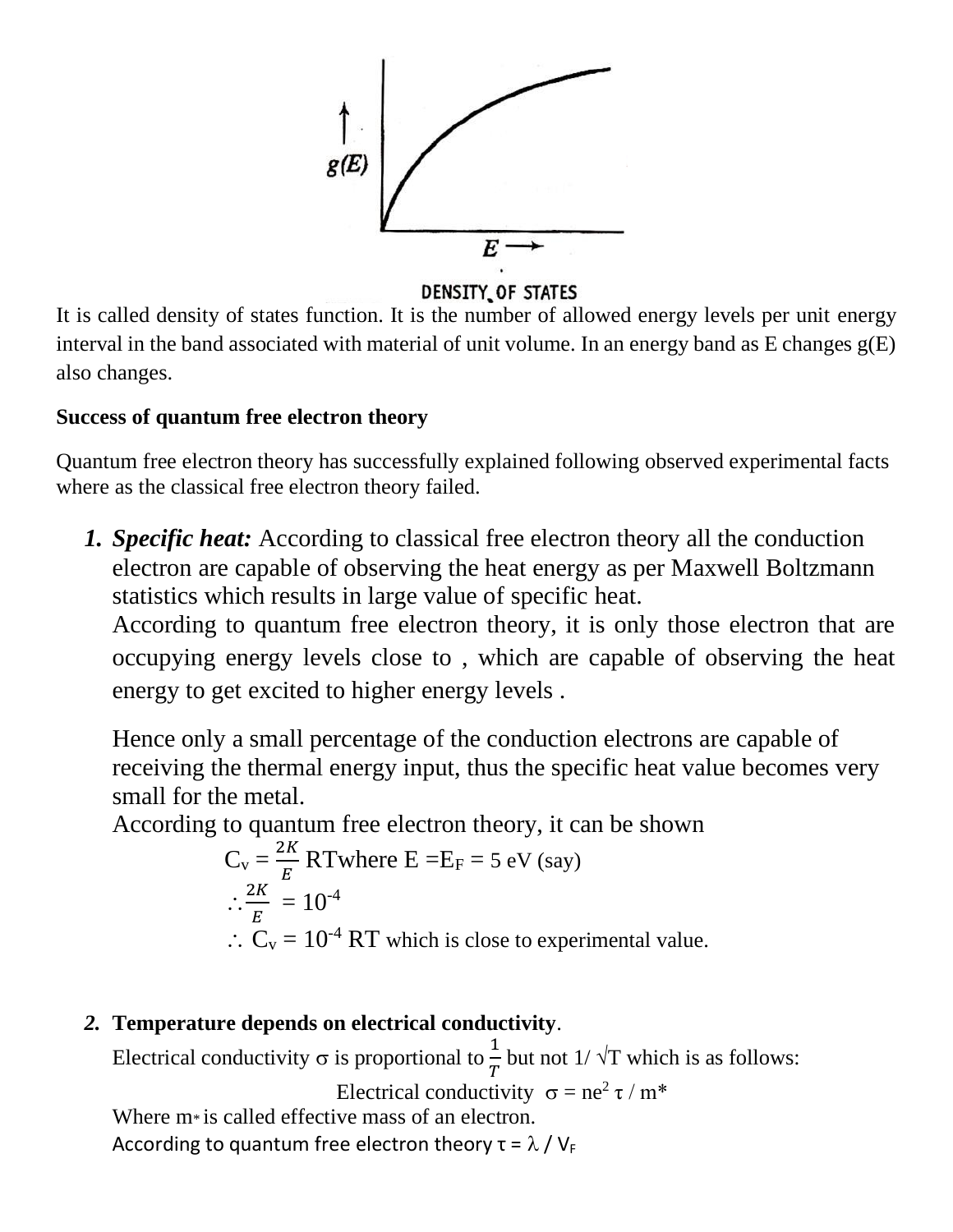$\therefore$   $\sigma$  = ne<sup>2</sup>  $\lambda$  / V<sub>E</sub>m<sup>\*</sup>

According to quantum free electron theory  $E_F$  and  $v_F$  are independent of temperature.

The dependence of  $\lambda \& T$  may be explained as follows

Conduction electrons are scattered by the vibrating ions of the lattice. The vibration occurs such that the displacement of ions takes place equally in all directions.

If 'r' is the amplitude of vibrations then the ions can be considered to present effectively a circular cross section of area **πr<sup>2</sup>**

That area blocks the path of the electron irrespective of direction of approach. Since the vibrations cover larger area of cross section should scatter more number of electrons, it results in the reduction of mean free path of the electron.

$$
\lambda \propto 1/\pi r^2
$$

Since , The energy of vibrating body is proportional to the square of amplitude. And The energy of ions is due to the thermal energy.

Since, The thermal energy is proportional to the temperature 'T'.

```
Thus, We can write r^2 \alpha Tλ_0 1/T σ α 1/T
```
Thus  $\sigma$ ,  $\alpha$ , 1/T is correctly explained by quantum free electron theory.

### *3.* **Electrical conductivity and electron concentration:**

Aluminium and gallium which have three free electrons per atom have lower electrical conductivity than that of copper and silver, which have only one free electron per atom.

As per quantum free electron the electrical conductivity is

$$
\sigma = ne^2 \lambda / V_F m^*
$$

The value of n for aluminium is 2.13 times higher than that of copper. But the value of  $\lambda$ /vf for copper is about 3.73 times higher than that of aluminium. Thus the conductivity of copper exceeds that of aluminium.